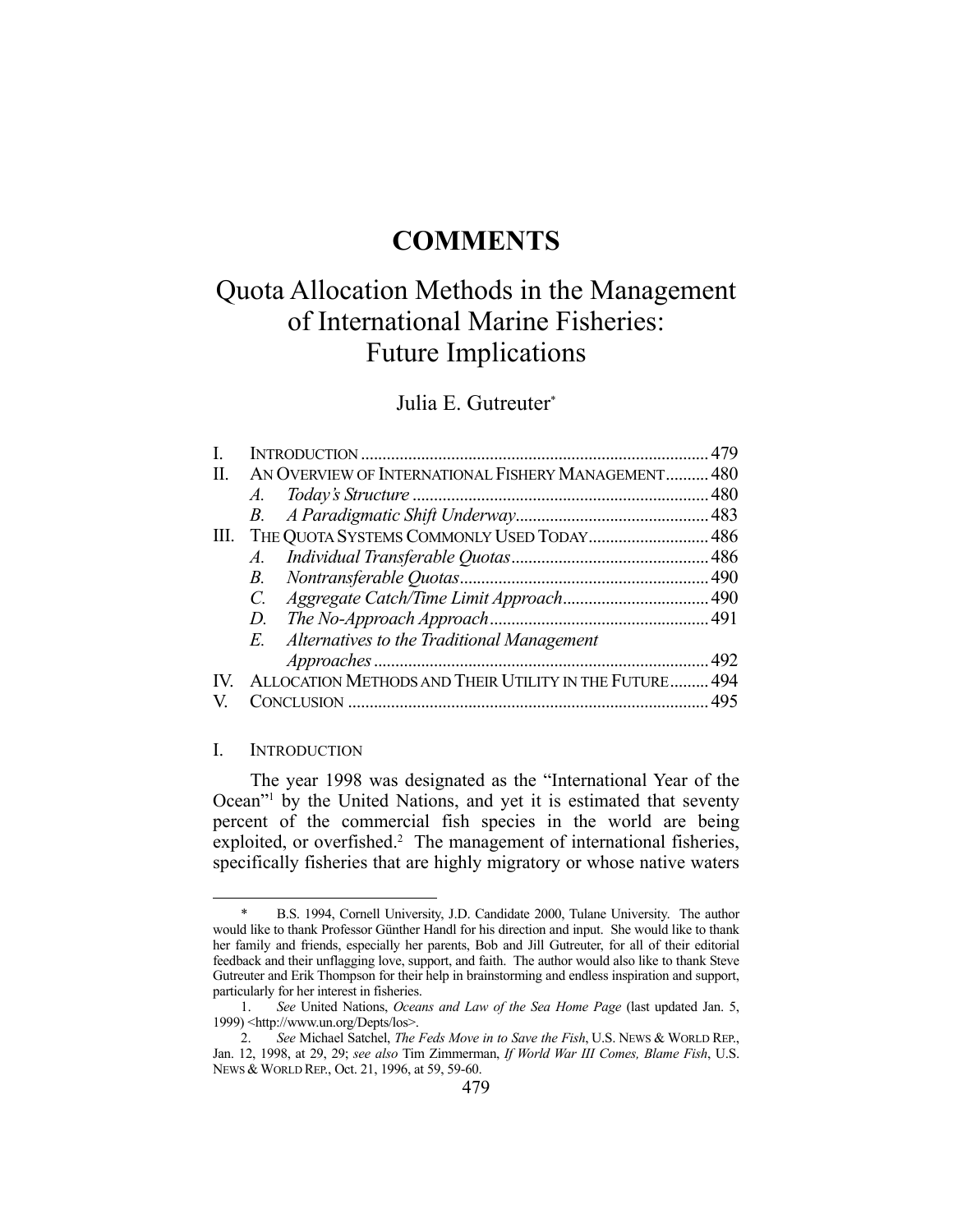cross jurisdictional boundaries between nations, pose unique problems in creating, implementing and enforcing management schemes. One of the many factors creating controversy is the question of how to control and allocate the quantity of fish harvested when no single nation has exclusive jurisdiction over the waters in which they swim.

 This Article discusses the quota allocation methods most often used, and analyzes examples of successes and potential weaknesses encountered in their implementation. It also discusses alternatives to the "traditional approaches" currently used. It focuses specifically on their applicability to inter-jurisdictional management and on how these methods might be hybridized to ensure greater success, not only in utilization of the world's fisheries, but also in conservation of those fisheries at the international level.

#### II. AN OVERVIEW OF INTERNATIONAL FISHERY MANAGEMENT

#### *A. Today's Structure*

 There is a complex network of mechanisms in place for the management of international fisheries, but the existing framework is insufficient. The United Nations Law of the Sea Convention grants jurisdiction to coastal states over the Exclusive Economic Zone (EEZ) which encompasses an area out to 200 miles from the jurisdictional baseline.<sup>3</sup> Within that zone, the coastal state has sovereign rights over all living natural resources, including fish.<sup>4</sup> The coastal state must determine the quantity of fish that can be harvested (allowable catch) from its  $EEZ$ <sup>5</sup>. If it does not have the fishing capacity to harvest the allowable catch, the coastal state is required to allow other states to have access to the surplus, after taking into account various economic and environmental factors in making that decision.<sup>6</sup> While the Law of the Sea Convention mandates that coastal states ensure that the resource is not endangered by over-fishing, $\tau$  it nonetheless requires that the objective of the coastal state's management be optimum utilization of the fishery.8

 In implementing exploitation and conservation schemes, the Law of the Sea Convention allows for cooperation among coastal states

 <sup>3.</sup> *See* United Nations Law of the Sea Convention, Dec. 10, 1982, art. 57. The baseline is usually the coastal low-water line. *See id.* art. 5.

 <sup>4.</sup> *See id.* art. 56.

 <sup>5.</sup> *See id.* art. 61(1).

 <sup>6.</sup> *See id.* art. 62(2)-(3).

 <sup>7.</sup> *See id.* art. 61(2).

 <sup>8.</sup> *See id.* art. 62(1).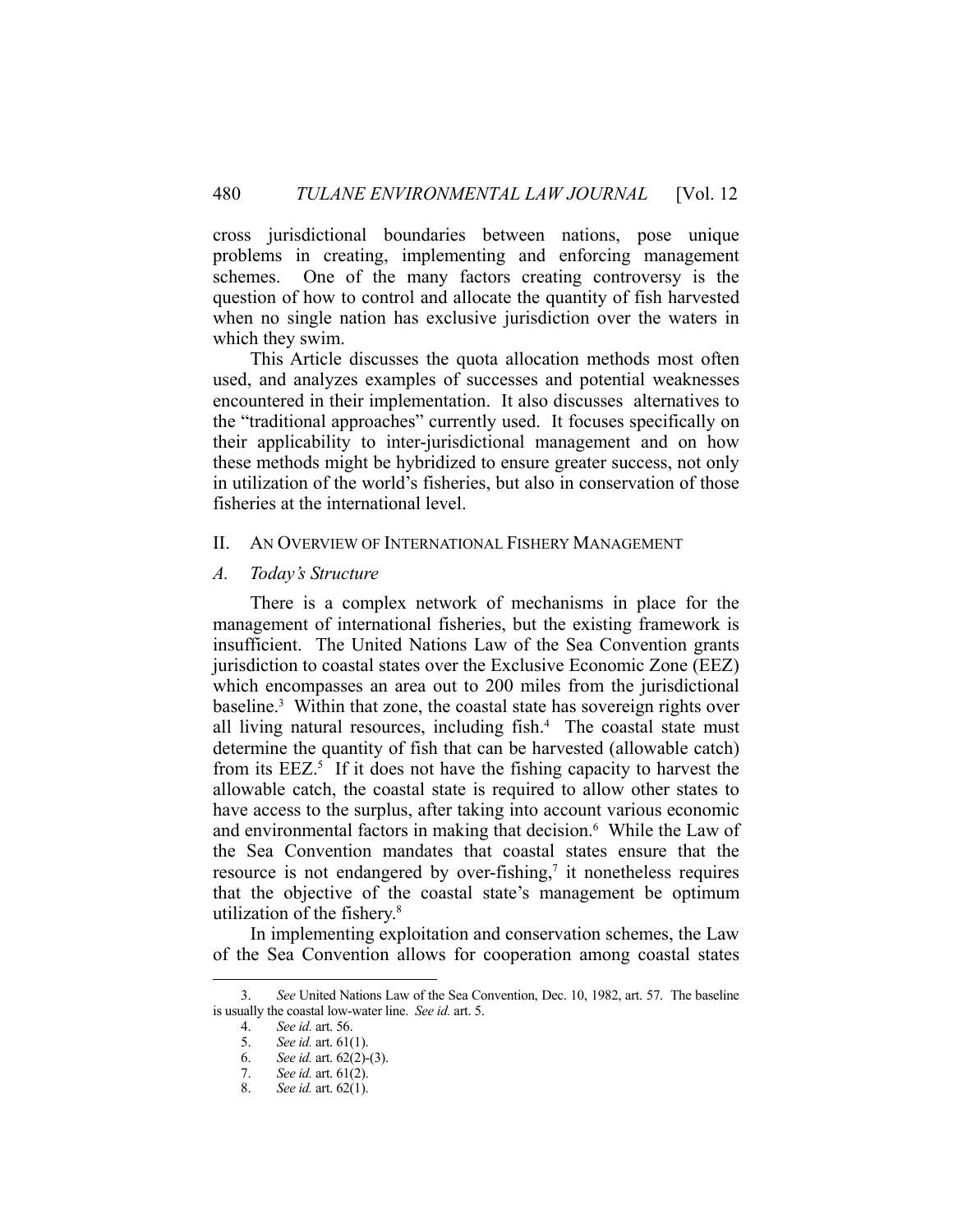and international organizations.<sup>9</sup> When specifically addressing the management of highly migratory species, in addition to the provisions already discussed, the Convention merely states that:

The coastal State and other States whose nationals fish in the region . . . shall cooperate directly or through appropriate international organizations with a view to ensuring conservation and promoting the objective of optimum utilization of such species throughout the region, both within and beyond the exclusive economic zone. In regions for which no appropriate international organization exists, the coastal State and other States whose nationals harvest these species in the region shall cooperate to establish such an organization and participate in its work.<sup>10</sup>

The provisions dealing with fish stocks that cross from one EEZ into another, or from an EEZ into the high seas, contain similar language regarding cooperation either directly with other nations or through regional organizations.11 Unfortunately, the areas not covered by the world's EEZs form a gap in jurisdiction that coincides with some of the world's most productive fishing grounds.12 Despite the various "cooperative" provisions in the Law of the Sea Convention, there are still significant conflicts over the allocation of these fisheries.<sup>13</sup>

 Under the Food and Agriculture Organization's (FAO) guidance, and in compliance with the Law of the Sea Convention previously outlined, many regional management organizations have been created to manage international fisheries.<sup>14</sup> There are also several regional bodies which are not affiliated with the FAO, but which perform a similar function.<sup>15</sup> Some of these regional bodies focus on

1

 15. These organizations include: Commission for the Conservation of Antarctic Marine Living Resources, Commission for the Conservation of Southern Bluefin Tuna, Commission Internationale pour l'Exploration Scientifique de la Mer Méditerranée, Permanent Commission for the South Pacific, European Inland Fisheries Advisory Commission, General Fisheries Council for the Mediterranean, Great Lakes Fisheries Commission, Great Lakes Information Network, Inter-American Tropical Tuna Commission, International Baltic Sea Fishery Commission, International Commission for the Conservation of Atlantic Tuna, International Council for the Exploration of the Sea, Indian Ocean Fisheries Commission, International Pacific Halibut Commission, International Pacific Salmon Fisheries Commission, International Whaling

 <sup>9.</sup> *See id.* art. 61(2).

 <sup>10.</sup> *Id.* art. 64(1).

 <sup>11.</sup> *See id.*

 <sup>12.</sup> *See* Zimmermann, *supra* note 2, at 59.

 <sup>13.</sup> *See id.* 

 <sup>14.</sup> These commissions are: Asia-Pacific Fishery Commission, Fishery Committee for the Eastern Central Atlantic, Committee for Inland Fisheries of Africa, Commission for Inland Fisheries of Latin America, European Inland Fisheries Advisory Commission, General Fisheries Commission for the Mediterranean, Indian Ocean Fishery Commission, Indian Ocean Fishery Commission, Western Central Atlantic Fishery Commission. *See* Food and Agriculture Organization, *FAO Fisheries Department Regional and Other Bodies* (last updated Feb. 1999) <http://www.fao.org/WAICENT/FAOINFO/FISHERY/body/bodyf.htm>.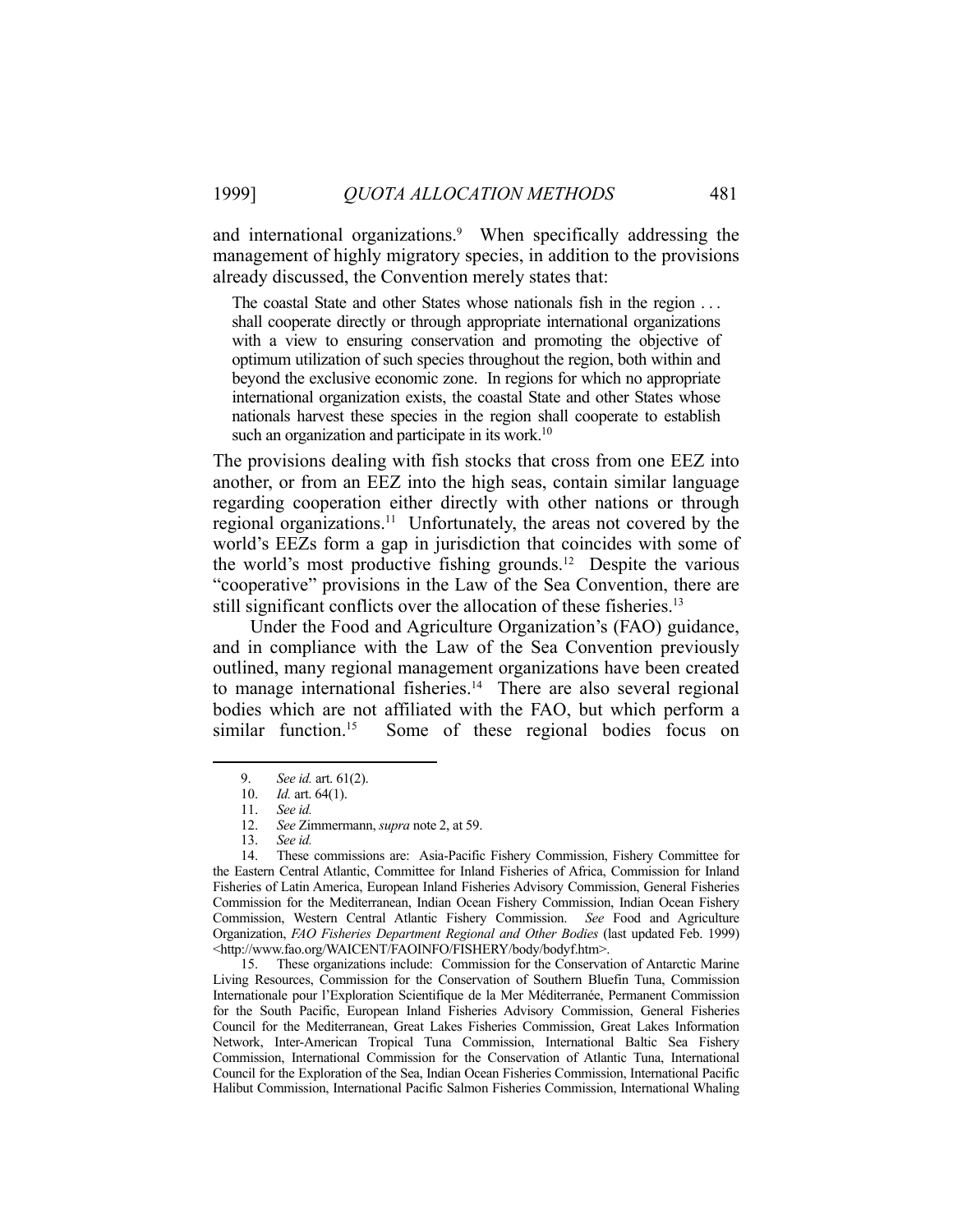management of a single species, while others focus on a specific region.16 Most of the FAO bodies were created before the Law of the Sea Convention was adopted, and many are still in the strictly advisory function they were first assigned, even though their mandates have been reviewed.<sup>17</sup> However, the FAO bodies have a distinct advantage because they obtain centralized support and coordination through the FAO.18

 When these regional management bodies are successful they work well. For example, the South Pacific Forum Fisheries Agency led the way to a global moratorium on drift nets.<sup>19</sup> The International Pacific Halibut Commission helped that fishery turn from a near disaster into a thriving resource.<sup>20</sup> However, when they are not successful they often fail miserably. For example, the Pacific Salmon Commission has not succeeded in protecting the salmon stocks and the conflict over the fishery has actually gotten worse, $21$  and the International Commission for the Conservation of Atlantic Tuna has been severely criticized because it has allowed virtually uncontrolled fishing.22 In order to provide some guidance for these governing bodies in their approach to management, the FAO has issued a "Code of Conduct for Responsible Fisheries."23 The Code is intended to promote conservation and management, while taking into account the needs of developing nations.<sup>24</sup> It is a voluntary instrument that is

Commission, Northwest Atlantic Fisheries Organization, North Atlantic Salmon Conservation Organization, North-East Atlantic Fisheries Commission, North Pacific Anadromous Fish Commission, North Pacific Fur Seal Commission, Pacific Salmon Commission, North Pacific Marine Science Organization and Western Central Atlantic Fishery Commission. *See* Food and Agriculture Organization, *FAO Fisheries Department Regional and Other Bodies* (last updated Dec. 1998) <http://www.fao.org/WAICENT/FAOINFO/FISHERY/body.nonfao.htm>.

 <sup>16.</sup> *See id.*; *see also FAO Fisheries Department, supra* note 14.

 <sup>17.</sup> *See* Food and Agriculture Organization, *FAO Fisheries Department: Meeting of FAO and Non-FAO Regional Fishery Bodies or Arrangements—Major Issues Affecting the*  Performance of Regional Fishery Bodies (last updated Dec. 1998) <http://www.fao.org/ WAICENT/FAOINFO/FISHERY/meetings/rfb/rfb99-2.htm>.

 <sup>18.</sup> *See id.* 

 <sup>19.</sup> *See* ANNE PLATT MCGINN, ROCKING THE BOAT: CONSERVING FISHERIES AND PROTECTING JOBS 54 (1998) (Worldwatch Paper 142)*.* 

 <sup>20.</sup> *See id.*

 <sup>21.</sup> *See id* at 54-55*.*

 <sup>22.</sup> *See id.*

 <sup>23.</sup> *See* Food and Agriculture Organization, *Fisheries Code of Conduct for Responsible Fisheries* (last updated Jan. 1999) <http://www.fao.org/WAICENT/FAOINFO/FISHERY/ agreem/codecond/codeconf.htm#1>.

 <sup>24.</sup> *See* Food and Agriculture Organization, *Fisheries Department Code of Conduct for Responsible Fisheries* (visited Feb. 26, 1998) <http://www.fao.org/WAICENT/FAINFO/ FISHERY/agreem/codecond/ficondef.htm>.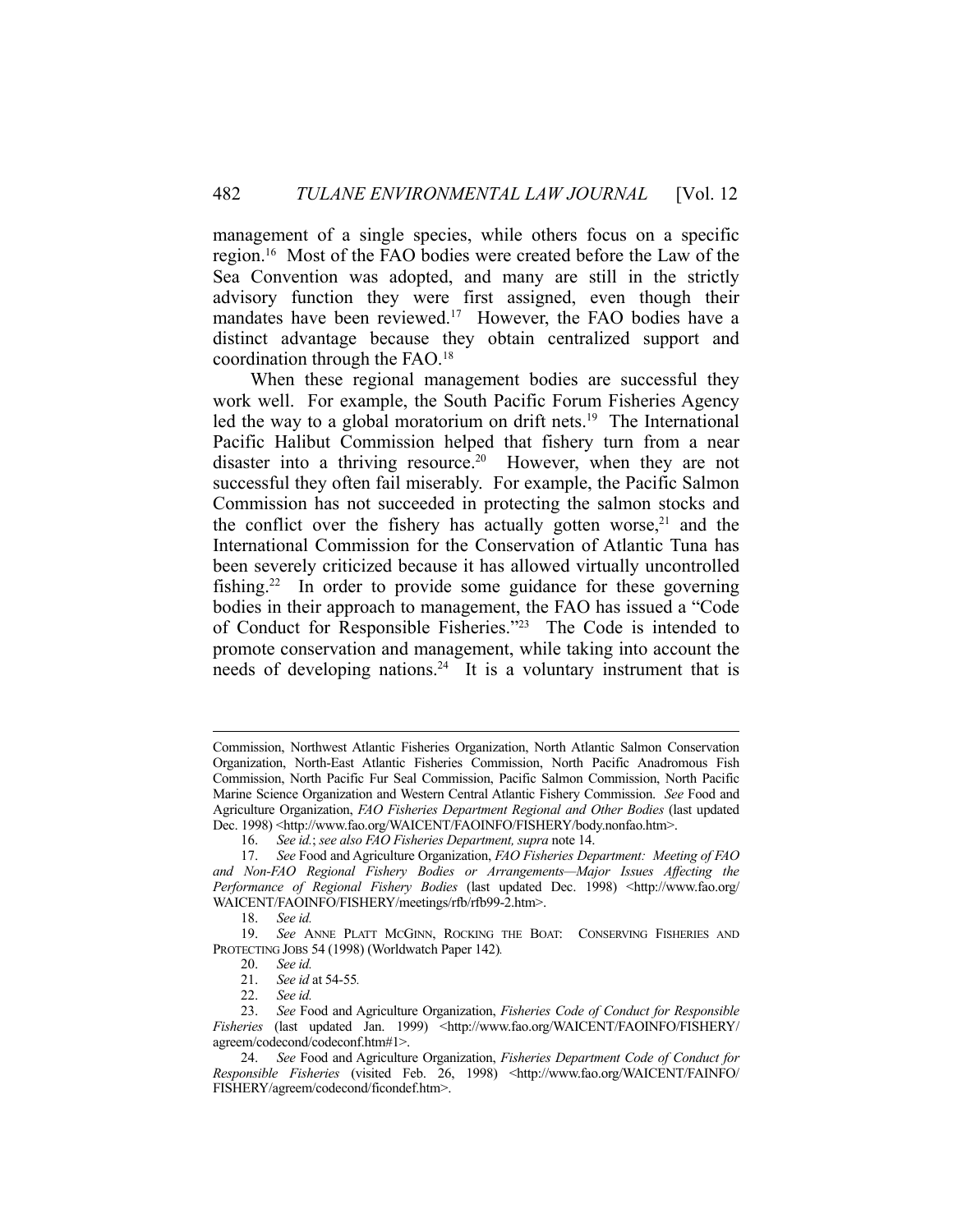comprehensive and global in scope and intended for use by all parties interested in the fishing industry.25

 Despite the various regional organizations and the myriad treaties and conventions that attempt to provide a legal framework for the management of international fisheries, most fish in the sea belong to whomever gets there first.<sup>26</sup> For example, in Northwest Atlantic Fisheries Organization (NAFO), member states may reject the quotas allocated to them and set their own quotas without penalty.<sup>27</sup> Of course, when this happens the quotas they set for themselves are generally higher than those set by the NAFO.28 With increased efficiency, the capacity of the world's fishing fleet is presently far greater than the amount of fish the seas will ever produce.<sup>29</sup>

#### *B. A Paradigmatic Shift Underway*

 The situation is changing, however, and a new approach to international fisheries management is on the table. In 1995, a United Nations Agreement addressing the management of migratory and straddling fish stocks was opened for signature.<sup>30</sup> It has yet to take effect, $31$  and there are still some notable signatures lacking from the UN Agreement, such as Australia, Canada, China, Japan, Korea, Poland and Taiwan.<sup>32</sup> The question that remains is whether it will be sufficient once it does enter into force.

 The UN Agreement is unique because it is the first of its kind to take a "precautionary approach."33 Article 6 requires states to use caution in the face of uncertain, unreliable, or inadequate information,

 <sup>25.</sup> *See id.* art. 1.1-1.3. Such parties include FAO members and non-members, governmental and nongovernmental organizations, fishing organizations, as well as individuals such as fishermen, processors and marketers. *See id.* art. 1.2.

 <sup>26.</sup> *See* Chris Wood et al., *Who Owns the Sea?*, MACLEAN'S, Mar. 27, 1995, at 14, 14-16.

 <sup>27.</sup> *See id*.

 <sup>28.</sup> *See id*.

 <sup>29.</sup> *See id.* 

 <sup>30.</sup> *See* United Nations, *United Nations Conference on Straddling Fish Stocks and Highly Migratory Fish Stocks: Agreement for the Implementation of the Provisions of the United Nations Convention of the Law of the Sea of 10 December 1982, Relating to the Conservation and Management of Straddling Fish Stocks and Highly Migratory Fish Stocks*, 34 I.L.M. 1542 (1995) [hereinafter *UN Agreement*].

 <sup>31.</sup> *See* United Nations, *Oceans and the Law of the Sea* (last updated Jan. 5, 1999) <http://www.un.org/Depts/los/los164st.htm>. The Agreement requires 30 ratification's or accessions before it will enter into force; there have only been nineteen. *See id.* They are: Bahamas, Fiji, Iceland, Iran, Maldives, Mauritius, Micronesia, Namibia, Nauru, Norway, Russian Federation, Saint Lucia, Samoa, Senegal, Seychelles, Solomon Islands, Sri Lanka, Tonga, and the United States. *See id.* 

 <sup>32.</sup> *See id.*

 <sup>33.</sup> *See UN Agreement*, *supra* note 30, arts. 5(c), 6(1), 34 I.L.M at 1550-551; *see also*  MCGINN, *supra* note 19, at 57.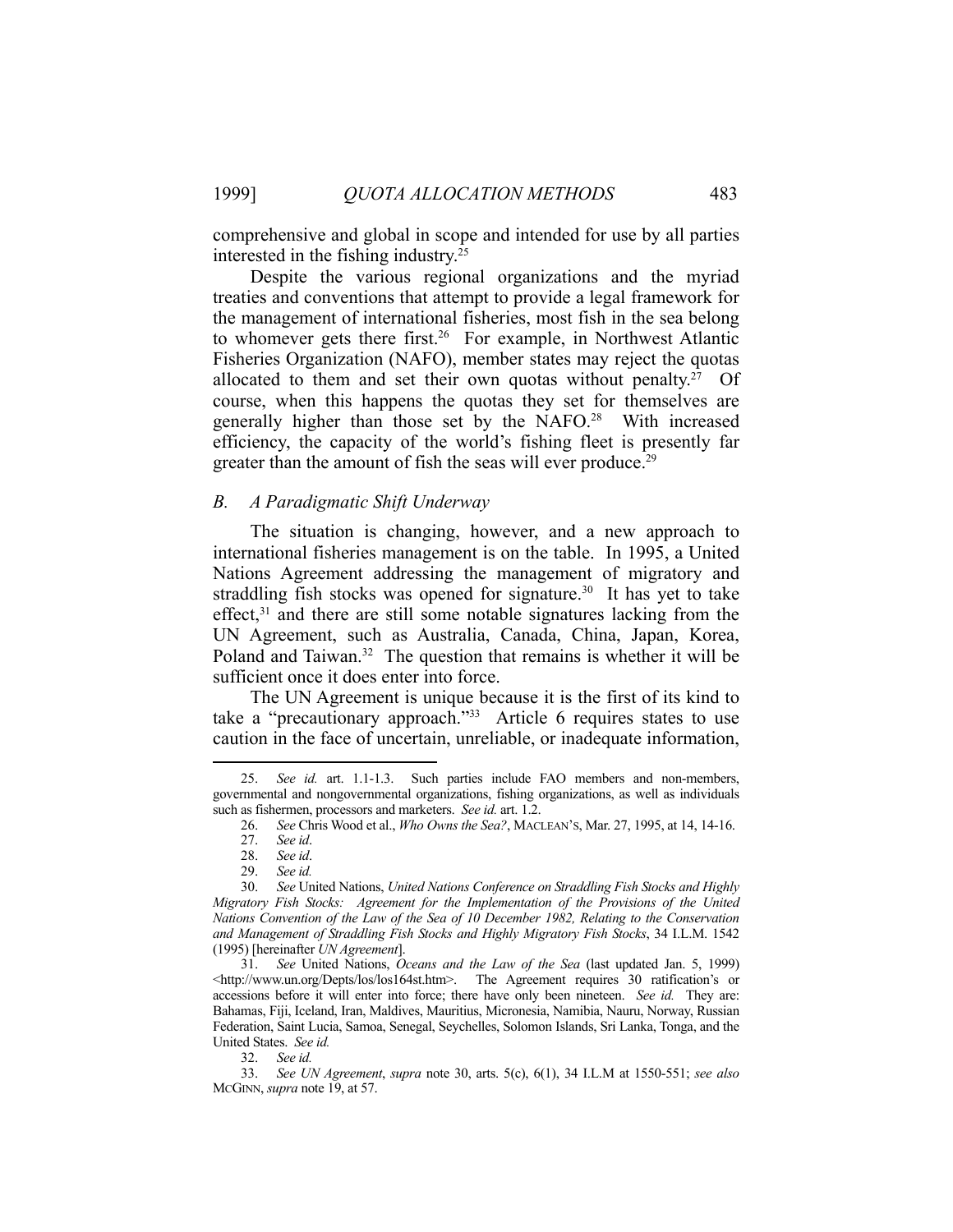rather than rushing headlong into harvesting with inadequate information concerning appropriate levels for such harvest.<sup>34</sup> While the mandate of the Law of the Sea Convention would still be to maximize ocean resources, the UN Agreement would modify this requirement by making it necessary to use caution in order to ensure conservation.35 Hopefully this provision will not become merely aspirational in its application. The UN Agreement requires states to improve the decision-making process for fishery conservation and management through data sharing and improved techniques for approaching risk and uncertainty.36 It provides for peaceful settlement of disputes, including a requirement for cooperation in preventing disputes, and a variety of methods for resolution should a dispute arise.37

 The UN Agreement calls for conservation and management by regional organizations such as those that have already been established under the FAO.<sup>38</sup> It will require states to agree on and comply with a management program to ensure sustainability, agree on catch levels, adopt minimum standards of responsible fishery management, participate in monitoring and compliance, and agree on decision-making procedures.<sup>39</sup> It also calls for an open decisionmaking process, and a strengthening of the role of existing management organizations which could result in a stronger role for regional management bodies.40

 The UN Agreement will provide a strong framework that would, ideally, force nations to take action to conserve, protect and utilize fishery resources, rather than exploit and destroy them.<sup>41</sup> It would, if nothing else, provide a source of political pressure both for signatories in noncompliance, as well as for nations that did not sign the Agreement.

 The UN Agreement is also unique because it provides mechanisms to force compliance with regional conservation standards even by nations that are not members of the regional organization

 <sup>34.</sup> *See UN Agreement*, *supra* note 30, art. 6(2), 34 I.L.M. at 1542.

 <sup>35.</sup> *See id*.

 <sup>36.</sup> *See id.* art. 6(3), 34 I.L.M. at 1542.

 <sup>37.</sup> *See id.* arts. 27-29, 34 I.L.M. at 1569. States may resort to "negotiation, inquiry, mediation, conciliation, arbitration, judicial settlement, resort to regional agencies or arrangements or other peaceful means of their own choice." *Id.*

 <sup>38.</sup> *See id.* art. 8, 34 I.L.M. at 1554.

 <sup>39.</sup> *See id.* art. 10, 34 I.L.M. at 1555-56.

 <sup>40.</sup> *See id*. art. 13, 34 I.L.M. at 1557.

 <sup>41.</sup> *See* MCGINN,*supra* note 19, at 57.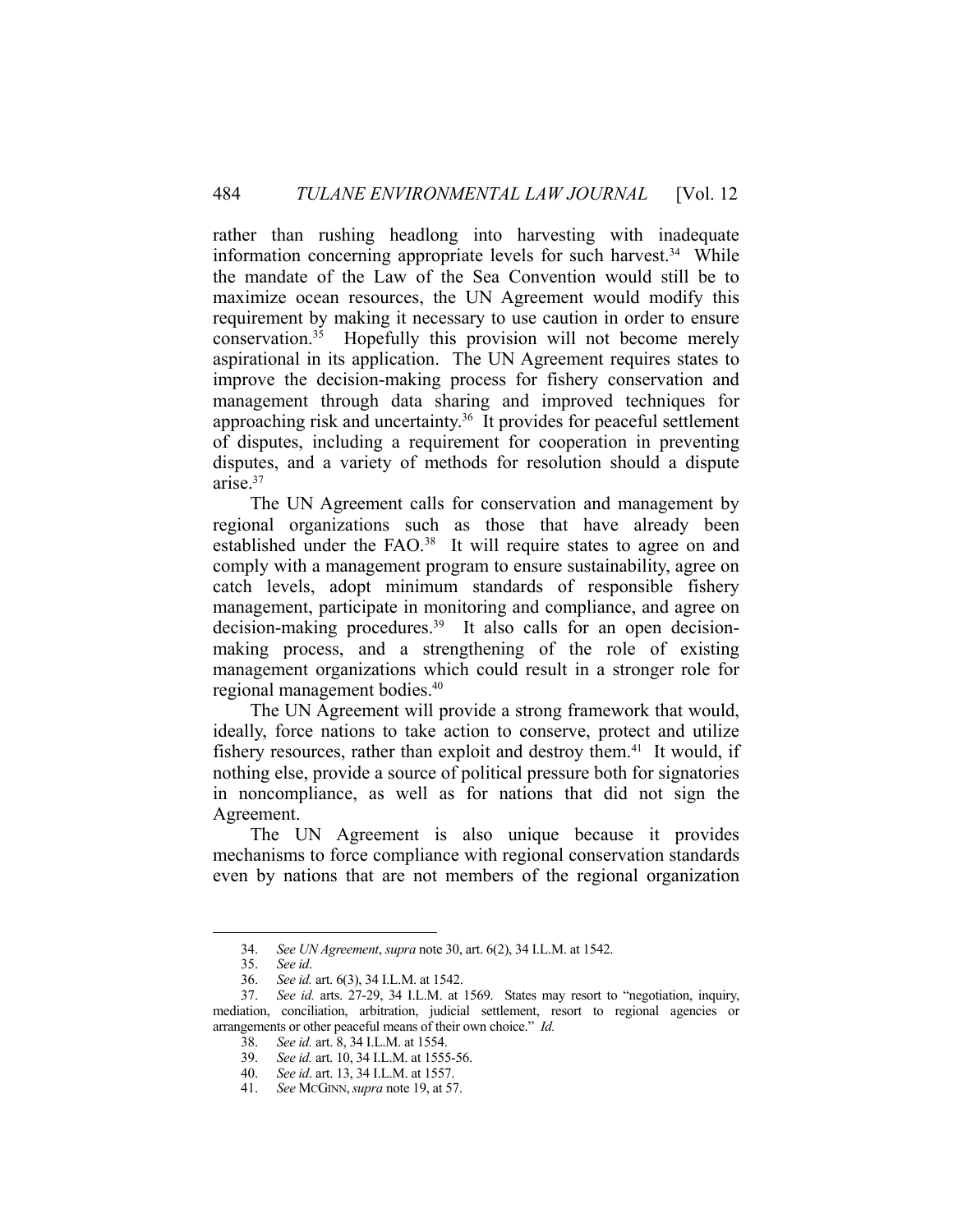promulgating the standards.<sup>42</sup> For the first time on a global level, states are agreeing to be bound by conservation measures they will have no part in creating.<sup>43</sup> States are not relieved of their duty to cooperate with conservation and management efforts by virtue of their nonparticipation in the regional management process.<sup>44</sup> Nonparticipating states may not authorize their vessels to harvest fish stocks which are subject to conservation measures established by a regional or subregional management organization or arrangement.<sup>45</sup> A state's ability to participate in the fishery will depend on their compliance with conservation and management efforts, and member states may take action to deter fishing that contravenes these efforts.<sup>46</sup> In short, when the UN Agreement takes effect, the responsible fishing nations will finally have some international authorization to take action against nations that disregard the need for conservation and management. This is of key importance since the ability to enforce any management scheme is critical to its success.

 The open question is whether this mechanism will be fully utilized. As previously discussed, the regional governing bodies have had mixed success in their conservation efforts, and there is no guarantee that this will change under the UN Agreement. There will be greater authority and obligations for the states in their enforcement roles, including authorization to board and inspect the vessels of any state which is a party to the UN Agreement, even if they are not also a party to the management organization or arrangement.<sup>47</sup> Flag states and port states will also have substantial duties under the Agreement. Flag states' duties will include licensing or permitting of vessels, responsibility for prohibiting fishing by vessels without such authorization, and various monitoring and inspection duties.<sup>48</sup> Port states will have the duty to "[p]romote the effectiveness of . . . conservation and management measures."49 Perhaps most significantly, port states are authorized by the UN Agreement to prohibit landing and transshipment of any catch taken in such a way as to undermine conservation and management measures on the high

 <sup>42.</sup> *See UN Agreement*, *supra* note 30, art. 17, 34 I.L.M. at 1559.

 <sup>43.</sup> *See* Moritaka Hayashi, *Enforcement by Non-flag States on the High Seas Under the 1995 Agreement on Straddling and Highly Migratory Fish Stocks*, 9 GEO. INT'L ENV. L.REV. 1, 27 (1997). This is the first global agreement which has included provisions of this type. *See id.*

 <sup>44.</sup> *See UN Agreement*, *supra* note 30, art. 17, 34 I.L.M. at 1559.

 <sup>45.</sup> *See id.* 

 <sup>46.</sup> *See id.*

 <sup>47.</sup> *See id.* art. 21, para. 1, 34 I.L.M. at 1563.

 <sup>48.</sup> *See id.* art. 20, 34 I.L.M. at 1562.

 <sup>49.</sup> *Id.* art. 23, para. 1, 34 I.L.M. at 1567.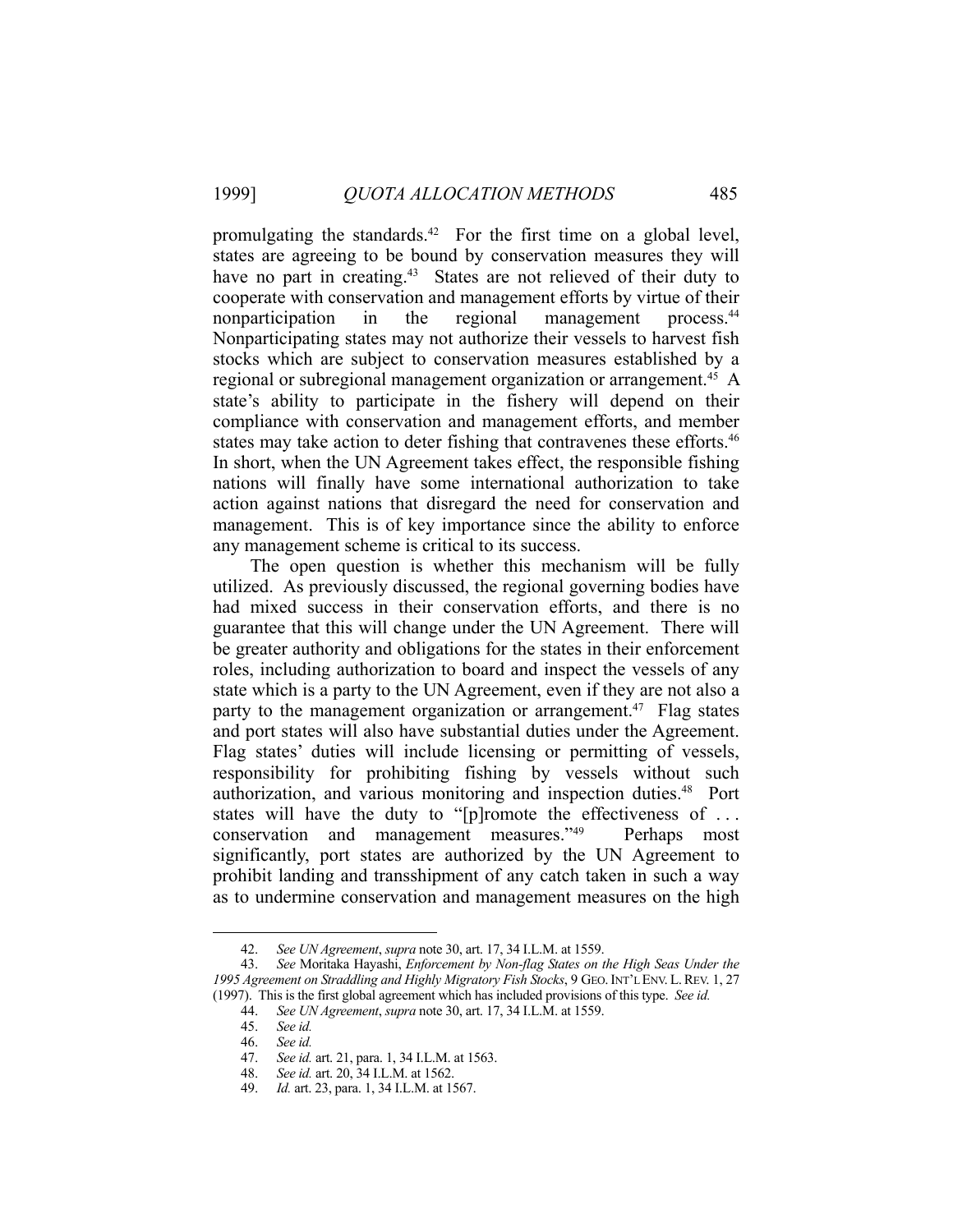seas which should be a strong incentive for all nations to comply with management efforts.<sup>50</sup> The UN Agreement, along with the existing international legal regime, will provide the backdrop against which an allocation system or alternative management scheme will play out at the international level, where trans-boundary fish stocks must be managed if there are to be successfully conserved.

#### III. THE QUOTA SYSTEMS COMMONLY USED TODAY

#### *A. Individual Transferable Quotas*

 One of the more highly publicized methods of quota allocation is the use of a "rights-based approach".51 This approach utilizes a system of Individual Transferable Quotas (ITQs).<sup>52</sup> An ITQ is a personal property right in a fixed percentage of the fishery resource which is freely alienable and heritable.<sup>53</sup> The government either holds a lottery, auctions off, or allocates to fishermen a percentage of the Total Allowable Catch (TAC).<sup>54</sup> These fishermen then own that percentage which they can sell or lease to others or use themselves.<sup>55</sup> Once one-hundred percent is allocated, new entrants must buy or lease their right to fish from existing fishermen.<sup>56</sup> The key to this system is that the TAC does not remain constant, and should typically be determined by a "neutral" body of experts.<sup>57</sup> If the TAC is forced to zero because of overfishing, then the fishermen's percentages will decrease to an amount the equivalent of no fish.<sup>58</sup> Similarly, if the TAC increases because of successful conservation measures, then each fisherman will be allowed to catch more fish.<sup>59</sup>

 The proponents of TAC see it as the salvation of the world's fisheries, believing that the absence of property rights in fishing resources causes overfishing.<sup>60</sup> Some go so far as to claim that the nature of the fishery, the characteristics of fishers, and the location of

 <sup>50.</sup> *See id.* art. 23, para. 3, 34 I.L.M. at 1567. It should be noted that this may create a conflict with the provisions of the General Agreement on Tariffs and Trade (GATT), but that is an analysis too broad for the scope of this Article.

 <sup>51.</sup> *See* MCGINN,*supra* note 19, at 63.

 <sup>52.</sup> *See id*.

 <sup>53.</sup> *See id.* 

 <sup>54.</sup> *See* Birgir Runolfsson, *Fencing the Oceans: A Rights-Based Approach to Privatizing Fisheries* (visited Feb. 1, 1999) <http://www.cato.org/pubs/regulation/reg20n3f.html>.

 <sup>55.</sup> *See id.* 

 <sup>56.</sup> *See id.* 

 <sup>57.</sup> *See id.*

 <sup>58.</sup> *See id.* 

 <sup>59.</sup> *See id.* 

 <sup>60.</sup> *See id.*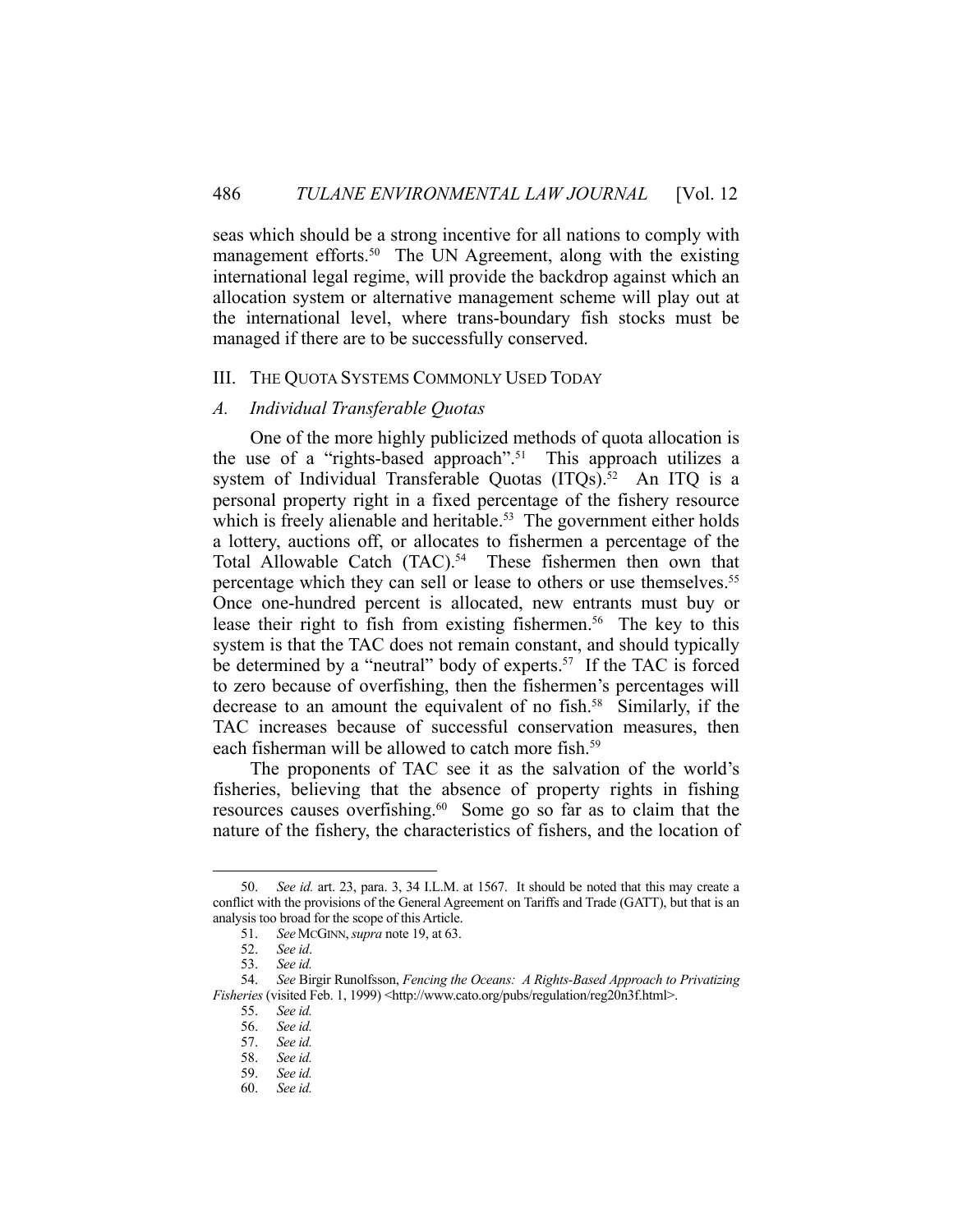the fish are not relevant. $61$  In the few individual countries where this approach has been implemented, it seems to have been a successful tool in the conservation of fisheries. $62$  The TAC system gives fishermen the incentive to manage and conserve fish populations, while allowing the value of their percentage share to remain static or increase in value over time. $63$  Under a system where a quota expires after a short period of time, there is no incentive to refrain from cheating or to forego part of the quota. If it turns out that the TAC has been set too high, there is no guarantee that fishermen will receive any long-term benefit in terms of their future share as a result of any self-imposed conservation measures that they might elect to implement.64 The TAC system also helps reduce overcapitalization of the fishery by giving an economic incentive to opt out of fishing by selling ITQs.<sup>65</sup>

 Detractors of this method point to what they consider to be several critical flaws. One common criticism is that it encourages high-grading, whereby the fishermen only pick the biggest, best, highest quality fish, to maximize the dollar value of their share, thereby weakening the overall strength of the stock.<sup>66</sup> Another common concern is the lack of a mechanism for controlling "bycatch."67 When a "by-catch" control mechanism is not implemented, fish that are not the target species are caught and then discarded overboard, usually already dead.<sup>68</sup> This severely impacts the conservation of these nontarget species if left unchecked.69 Another criticism, sometimes viewed as a strength, is the privatization of the world's fisheries, which encourages consolidation of fishing power into the hands of a few.70 Those few would undoubtedly be factory trawlers which have a tremendous capacity for taking incidental by-

<u>.</u>

69. *See id.* 

 <sup>61.</sup> *See id*.

 <sup>62.</sup> *See id.*

 <sup>63.</sup> *See* MCGINN,*supra* note 19, at 63.

 <sup>64.</sup> *See* Kirsten M. Batkin, *New Zealand's Quota Management System: A Solution to the United States Federal Fisheries Management Crisis*, 36 NAT. RESOURCES 855, 877 (1996).

 <sup>65.</sup> *See id.* at 878.

 <sup>66.</sup> *See* MCGINN,*supra* note 19, at 54.

 <sup>67.</sup> *See* Batkin, *supra* note 64, at 869-70.

 <sup>68.</sup> *See id.* at 870.

 <sup>70.</sup> *See Choppy Waters,* THE ECONOMIST, Apr. 13, 1991, at 55, 55. For example, Scottish fisherman fear that ITQs would result in the English fishing fleet buying them out, thus destroying the Scottish fishing industry. *See id.*; *see also* Runolfsson, *supra* note 54.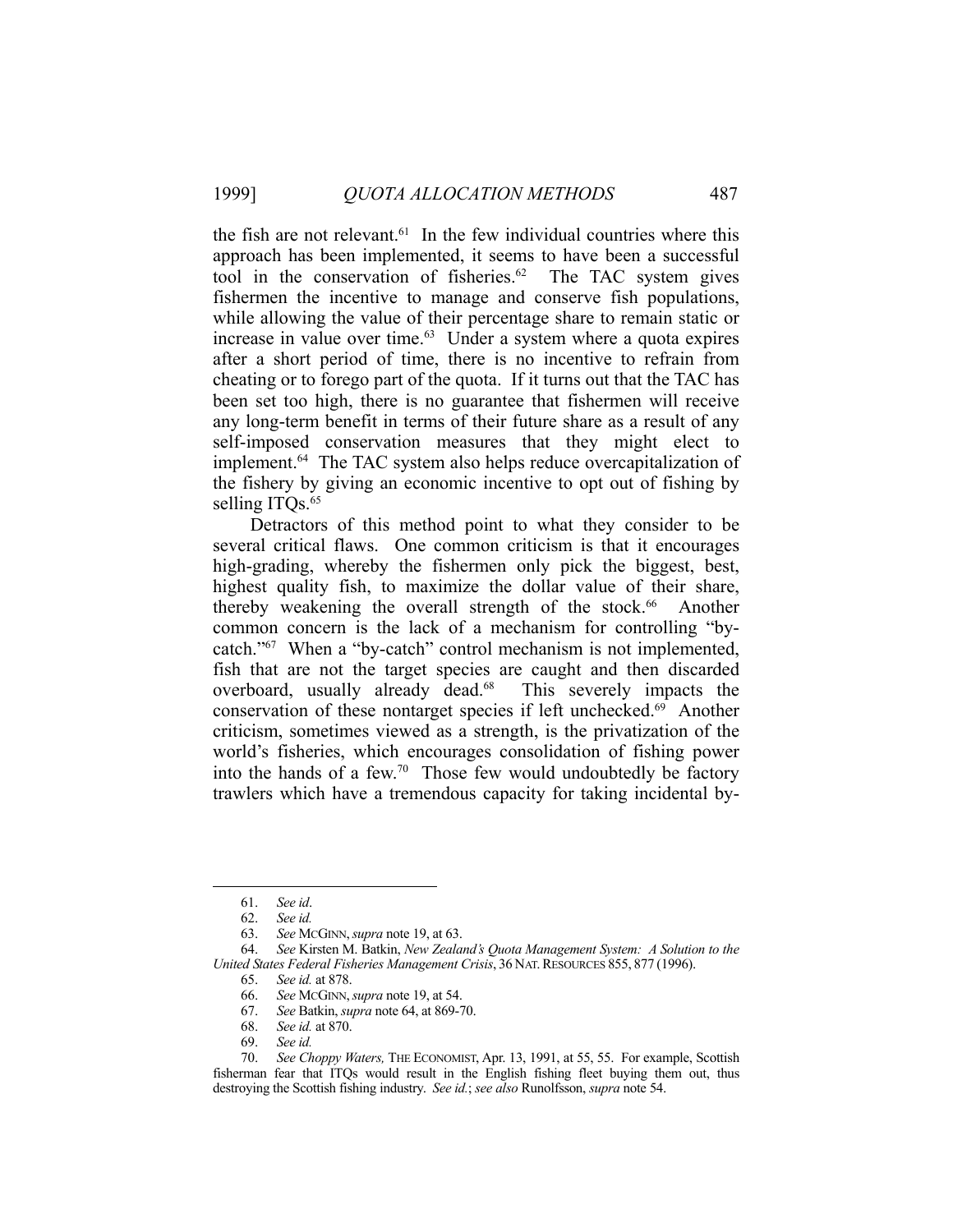$catch.<sup>71</sup> Consequently, this has the potential for eliminating small$ scale commercial fishermen who make their living from the sea.

 ITQ programs are currently being utilized in several countries, most extensively in New Zealand and Iceland.<sup>72</sup> In New Zealand, for example, the Minister of Fisheries determines the annual TAC for each Quota Management Area (QMA).<sup>73</sup> QMA's are essentially a fishing ground.74 That TAC is then divided into ITQs which are allocated initially to those who hold commercial fishing permits for that species.75 An ITQ is owned in perpetuity, and can be sold, leased or gifted away.76 New Zealand has imposed aggregation limits, designed to prevent a monopoly, which restrict how much of the quota percentage any person or company may own.<sup>77</sup> For the major commercial species, these range anywhere from 10% to 45% of the TAC, but are typically 20% of the fish stock.<sup>78</sup> Iceland's system is largely similar, but in addition, every vessel must hold a fishing permit as well as quota shares which have been assigned or purchased.<sup>79</sup>

 There are several potential shortcomings to an ITQ system. First, it only applies to fish within national waters, which ignores the basic fact that fish do not respect national boundaries;<sup>80</sup> second, there seems to be no recognition of the fishing interest of recreational and subsistence fishermen;<sup>81</sup> and third, even with the aggregate limits imposed by Iceland, the entire fish stock could functionally be held in the hands of as few as three people or companies.<sup>82</sup> There is again potential for eliminating smaller, traditional fishermen in favor of large conglomerates as critics have feared.<sup>83</sup>

 <sup>71.</sup> *See* Greenpeace, *Sinking Fast: How Factory Trawlers Are Destroying U.S. Fisheries* (visited Feb. 1, 1999) <http://www.greenpeace.org/~usa/reports/biodiversity/sinking\_fast/itqside.html>.

 <sup>72.</sup> Other countries include Australia, Canada, Iceland, Italy, the Netherlands, South Africa, United Kingdom, and the United States. *See* Runolfsson, *supra* note 54.

 <sup>73.</sup> *See* New Zealand Seafood Industry, *Introduction to the Quota Management System (QMS)* (visited Feb. 2, 1999) <http://www.seafood.co.nz/qmsintro.html> [hereinafter *Introduction to the QMS*].

 <sup>74.</sup> *See id.* 

 <sup>75.</sup> *See id.* 

 <sup>76.</sup> *See id.* 

 <sup>77.</sup> *See id.*

 <sup>78.</sup> *See id.*

 <sup>79.</sup> *See* Directorate of Fisheries, *The Icelandic ITQ System* (visited Feb. 2, 1999) <http://www.hafro.is/fiskistofa/dirfish/fishman/itq.html>.

 <sup>80.</sup> *See id.*

 <sup>81.</sup> Only commercial fishermen receive allocations. *See* Runolfsson, *supra* note 54, and accompanying text.

 <sup>82.</sup> For a fishery with an aggregate limit of 45%. *See Introduction to the QMS*, *supra*  note 73.

 <sup>83.</sup> *See infra* notes 66-71 and accompanying text.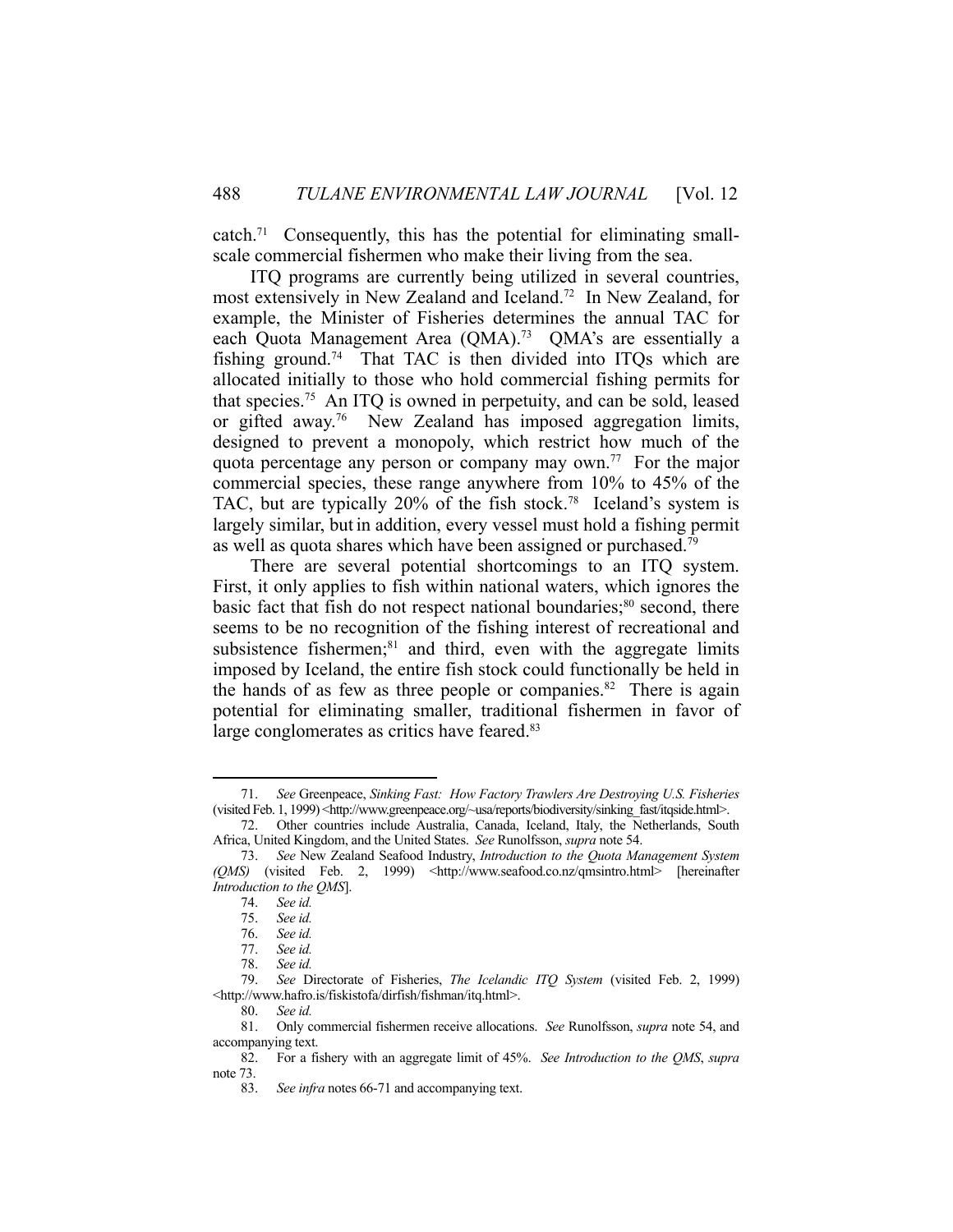The United Kingdom's ITQ program has resulted in fishermen becoming richer, and over-capacity being reduced.<sup>84</sup> Quotas are selling for millions of dollars for rarer species, and all quotas are rising in value.<sup>85</sup> The British system provides an illustration of how ITQ systems might integrate into a larger governmental structure, namely the European Union (EU). Quotas are initially allocated in Brussels under the European Union's Common Fisheries Policy on a nation by nation basis. $86$  In European countries besides Britain and the Netherlands, a fisherman's quota goes back into the pot and is reallocated when the quota holder is no longer able to use his quota. $87$ In Britain, however, the quotas are easily bought, sold or leased.<sup>88</sup> Catches exceeding the quota limit are quickly disappearing because fishermen can buy adequate quota allotments to cover any excess catch, which reduces the temptation to take fish over the legal limit.<sup>89</sup>

 There have, however, been some problems with integrating Britain's ITQ system into a larger governing structure. Within Britain, for example, there has been hostility toward foreign fishermen who have bought quotas from British fishermen who are viewed as infringing on British fishing rights.<sup>90</sup> Aside from problems within Britain, the European Union's entire fishery policy has come under attack.<sup>91</sup> The European Union is governed by the "Common Fisheries Policy" which is viewed as problematic because the quotas are allocated by state, not directly to fishermen.<sup>92</sup> When new measures are proposed, ministers of individual member states' fisheries fight for the interest of their constituents, and they face internal political pressure to get as much as they can for their country.<sup>93</sup> There has been an attempt to balance this tendency with a requirement that any disadvantages to a nation must be offset by another measure so that the country's total catch remains relatively stable.<sup>94</sup> While this concept is admirable in its purpose, in practice conservation measures have struck a proverbial brick wall, even when

 <sup>84.</sup> *See Fishing: Financial Trawling*, THE ECONOMIST, Nov. 21, 1998, at 59, 59.

 <sup>85.</sup> *See id.* 

 <sup>86.</sup> *See id.* 

 <sup>87.</sup> *See id.* 

 <sup>88.</sup> *See id.*

 <sup>89.</sup> *See id.*

 <sup>90.</sup> *See* Simon Fairlie, *Who is Weeping Crocodile Tears? Britains's Fishing Industry and the European Union Common Fisheries Policy*, 25 THE ECOLOGIST 105, 105-14 (1995)*.*

 <sup>91.</sup> *See id.* 92. *See id.* 

 <sup>93.</sup> *See id.* 

 <sup>94.</sup> *See id.*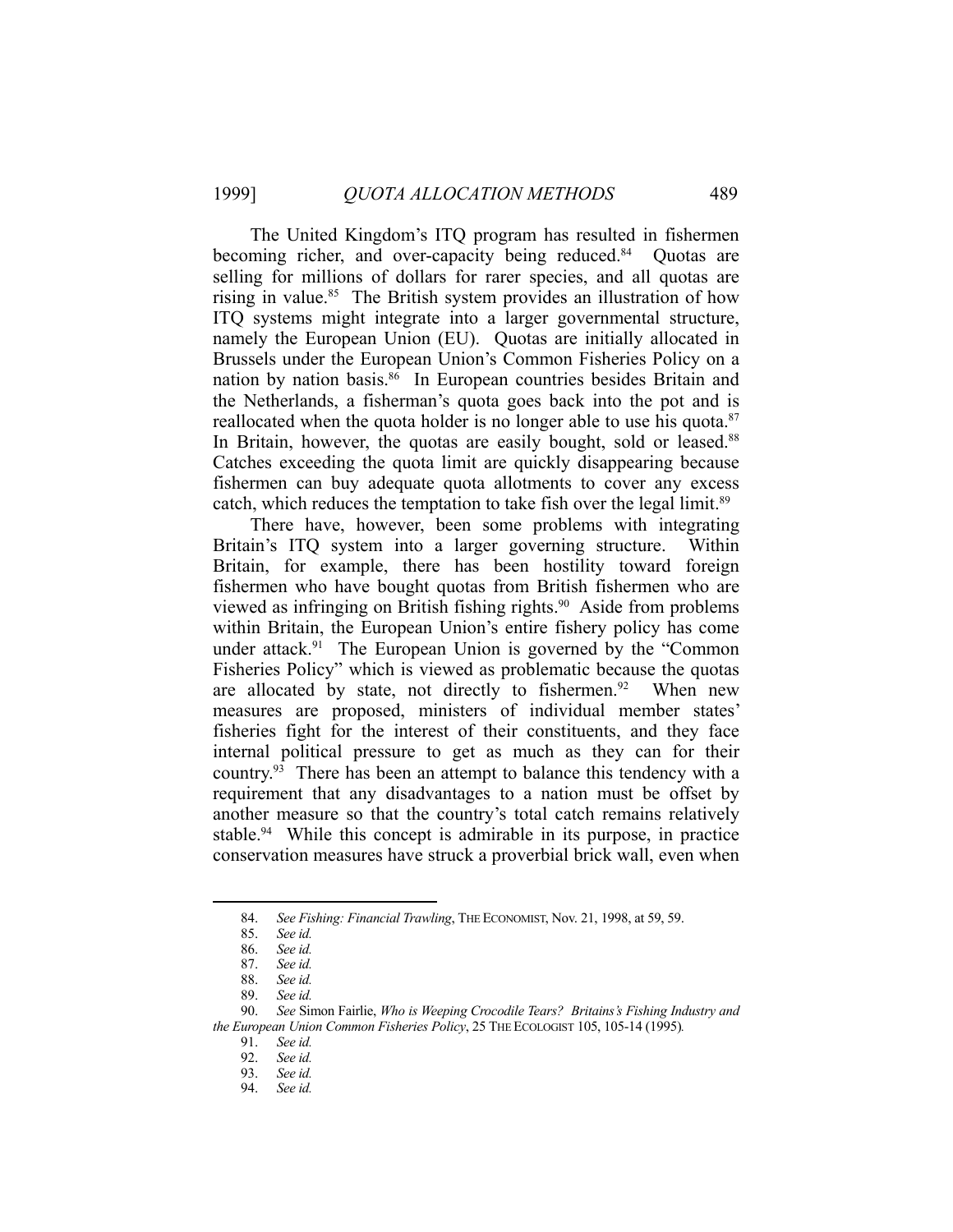favored by the fishermen themselves.<sup>95</sup> These problems are indicative of the types of problems that would be faced by any attempt to implement a true international ITQ system. When nations disagree, conservation efforts could break down completely, leaving the fisheries no better off than under a global free-for-all approach.

#### *B. Nontransferable Quotas*

 A second approach to allocating quotas is the system utilized by most European nations whereby the quota runs with the individual, and terminates with his inability to use it, or after a fixed period of time has elapsed.<sup>96</sup> The advantage of this system is that the state maintains closer control over who fishes in its waters. This could be utilized to abate conflicts over foreign fishermen acquiring fishing rights by buying up quotas. But, critics do not believe that this system is nearly as successful a conservation technique as the ITQ system because the incentive for fishermen is to maximize their use of the quota while they can. The theory holds that if the fishermen do not have a guaranteed interest in future harvests, then they have no motive to conserve the resource and allow it to grow stronger.

## *C. Aggregate Catch/Time Limit Approach*

 A third method is to set an overall catch or time limit for harvesting the fishery, allowing open access until the catch limit is reached or the time limit has expired, at which point the fishery closes.97 The obvious advantages to this method include the short season and relative ease of monitoring because when the season is over there is a complete ban on fishing.<sup>98</sup> The problems, however, are significant and take their toll in both poor conservation and human life. The race for fish causes a powerful motive for fishermen to exceed the catch capacity of their boats, in any weather.<sup>99</sup> For example, when Alaska utilized this approach,<sup>100</sup> fishing seasons lasted a matter of days.<sup>101</sup> There was no time to stay home simply because

 <sup>95.</sup> *See id.* 

 <sup>96.</sup> *See A Sustainable Stock of Fishermen: The Best way of Solving the Politics of the North Sea is First to Solve the Economics,* THE ECONOMIST, Jan. 19, 1991, at 17, 17-18.

 <sup>97.</sup> *See* Bill Saporito, *The Most Dangerous Job in America (Crab Fishing in Alaska)*, FORTUNE, May 31, 1993, at 130, 136.

 <sup>98.</sup> *See id*. at 131.

 <sup>99.</sup> *See id.* 

 <sup>100.</sup> Alaska began to switch over to a privatized system in 1995. *See* Lisa Busch, *Hook,*  Line and Quotas: A New System Rocks an Alaskan Village, U.S. NEWS & WORLD REP., Nov. 4, 1996, at 56, 56-57.

 <sup>101.</sup> *See* Saporito, *supra* note 97, at 136.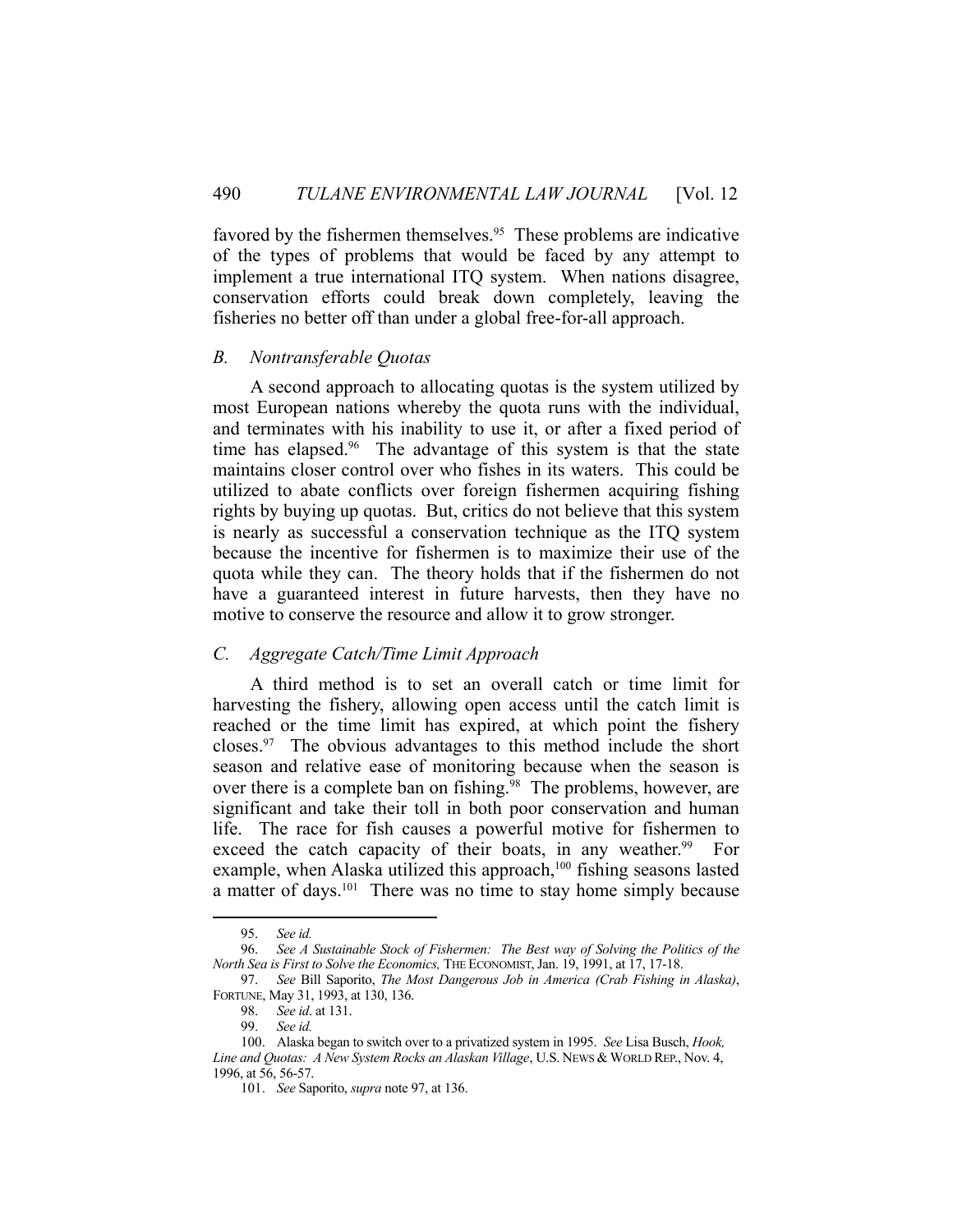the weather was bad.<sup>102</sup> Thus, there was huge loss of life as a result of people falling overboard into arctic waters because of rough seas, and boats sinking because they were overloaded with fish.<sup>103</sup> Furthermore, it was not a successful management strategy at all.<sup>104</sup>

#### *D. The No-Approach Approach*

 In many developing countries there is no management strategy because much of the fishing is for noncommercial purposes and developing nations often do not have the economic resources to enforce conservation measures.<sup>105</sup> These fisheries make up more than half of the global fish harvest, and they are being governed by an open-access system.106 Under an open-access system, everyone has the right to fish, and the incentive is to harvest the maximum number of fish as quickly as possible.<sup>107</sup> Chile is one of many countries that uses an open-access system which has destroyed the livelihood of small fishermen and decimated the resource.<sup>108</sup> Subsistence fishermen make up an important part of the fishing industry, and much of their catch is never counted because they are not commercial fishermen, and do not "land their catch."109 Whether their catch is officially counted or not, they still have an important impact on the fishery and an important need that must be fulfilled.<sup>110</sup>

 So, who should decide how quotas are allocated? Often an argument is made that all fisheries should be managed with the input of the fishermen through a community-based management program.<sup>111</sup> However, this can go too far if the system is set up so that the governing body has a vested interest in acquiring a share of the

1

 108. *See* Joseph Collins & John Lear, *Free Market Miracle or Myth? Chile's Neo-liberal Experiment*, 26THE ECOLOGIST 156, 156-66 (1996).

109. *See* Constanza, *supra* note 107, at 198.

 <sup>102.</sup> *See id.* 

 <sup>103.</sup> *See id.* 

 <sup>104.</sup> *See id.* at 132-33. Similarly, in 1995 Massachusetts used an aggregate ceiling approach to manage striper stocks with an equal lack of conservation success. *See* Gary S. Becker, *How to Settle Over Fishery? Tax the Catch*, BUSINESS WEEK, Sept. 18, 1995, at 30, 30.

 <sup>105.</sup> *See Don't Eat the Seahorses: Conservation*, THE ECONOMIST, Sept. 30, 1995, at 98, 98.

 <sup>106.</sup> *See* A.A. Rosenberg et al., *Achieving Sustainable Use of Renewable Resources*, 262 SCIENCE 828, 828 (1993).

 <sup>107.</sup> *See* Robert Constanza, *Principles for Sustainable Governance of the Oceans*, 281 SCIENCE 198, 198 (1998).

 <sup>110.</sup> *See id.*

 <sup>111.</sup> *See* PETER WEBER, NET LOSS: FISH, JOBS, AND THE MARINE ENVIRONMENT 52-53 (Worldwatch Paper 129, 1994).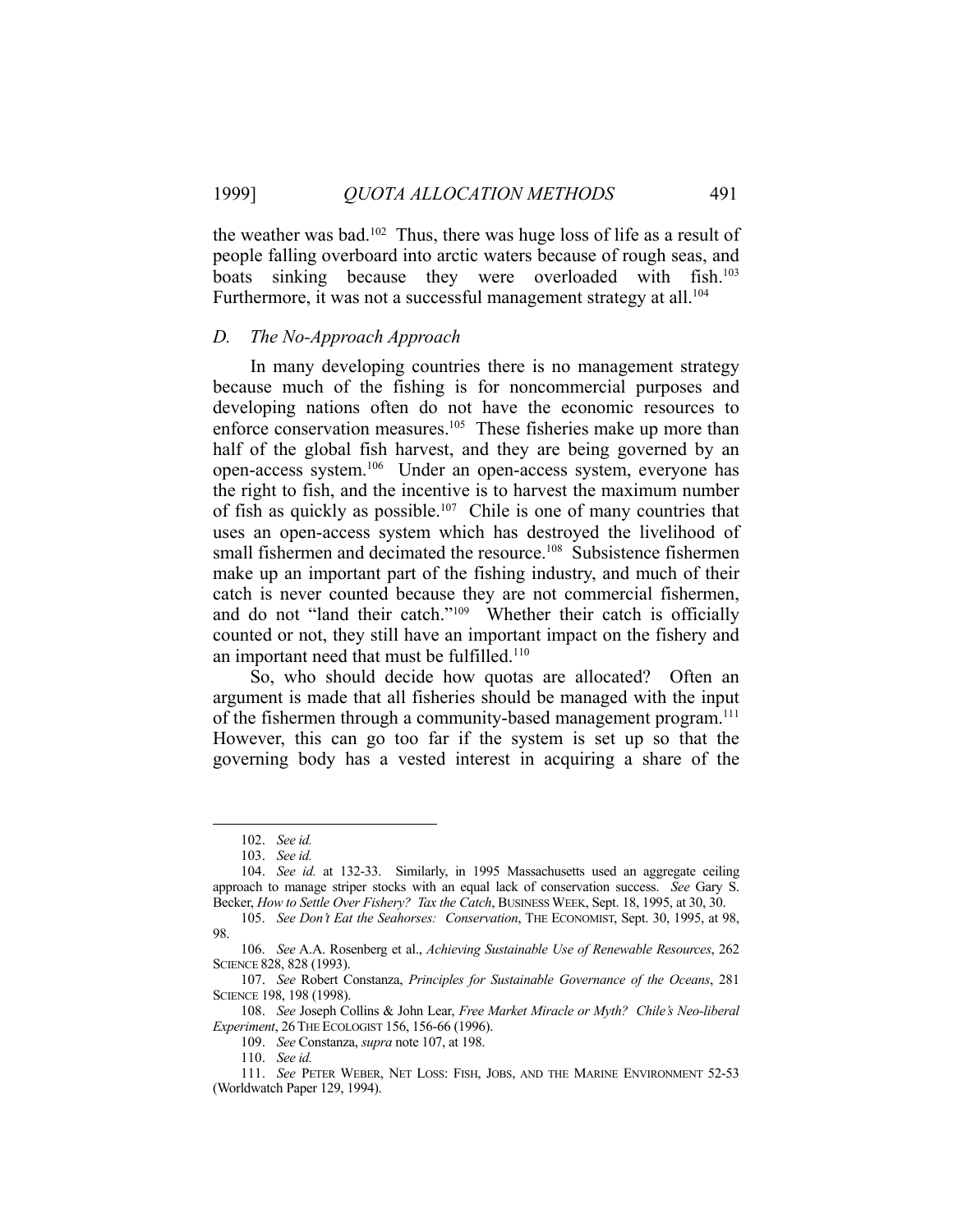fishery.112 The United States has encountered this problem with its Regional Fishery Management Councils, which are authorized under the Magnuson Act.113 Regional Councils' members often have direct financial interests in their decision, resulting in inefficiency and overfishing.114 Conflicts in this type of consensus decision-making often prove difficult to resolve, and voting tends to be heavily weighted towards commercial interests.115 There does need to be input from the fishermen who are being governed, but giving them the final decision for allocating quotas can be disastrous.

#### *E. Alternatives to the Traditional Management Approaches*

 There are some alternatives to the traditional quota allocations which are useful in considering how best to manage international marine fisheries, and which can be used to supplement a quota system and counteract any problems that may arise.<sup>116</sup>

 In Norway, the focus is placed on the size and number of the fishing vessels, not on the quantity of the catch.<sup>117</sup> The theory is that by limiting the size of the boats, catch size is automatically limited to the capacity of those vessels.<sup>118</sup> The theory has been relatively successful in practice.<sup>119</sup> There is close cooperation between the Norwegian fishermen and the governing authorities, including a union that negotiates on behalf of the fishermen.120 All of the boats are owned by fishermen who have been active in the industry for a minimum number of years, and who maintain their connection to the industry.121 This has resulted in agreements being kept and minimal cheating by the fishermen.<sup>122</sup>

 This would certainly be an ideal solution, but it has proven politically difficult to achieve on the international level. However, in a recent development, the international community has recognized that there is a need to reduce the capacity of the world's fishing fleets. In February 1999 the Food and Agriculture Organization's Committee

 <sup>112.</sup> *See* Catherine E. Decker, *Issues in the Reauthorization of the Magnuson Fishery Conservation and Management Act,* 1 OCEAN & COASTAL L.J. 323 (1995).

 <sup>113.</sup> *See id.*

 <sup>114.</sup> *See id* at 332-34, 341-43.

 <sup>115.</sup> *See* M. Estelle Smith, *Chaos, Consensus and Common Sense*, 25 THE ECOLOGIST 80, 80-85 (1995).

 <sup>116.</sup> *See Norway's Lessons: Europe's Fish*, THE ECONOMIST, Oct. 19, 1996, at 58, 58.

 <sup>117.</sup> *See id.* 

 <sup>118.</sup> *See id.* 

 <sup>119.</sup> *See id.* 

 <sup>120.</sup> *See id.*  121. *See id.* 

 <sup>122.</sup> *See id.*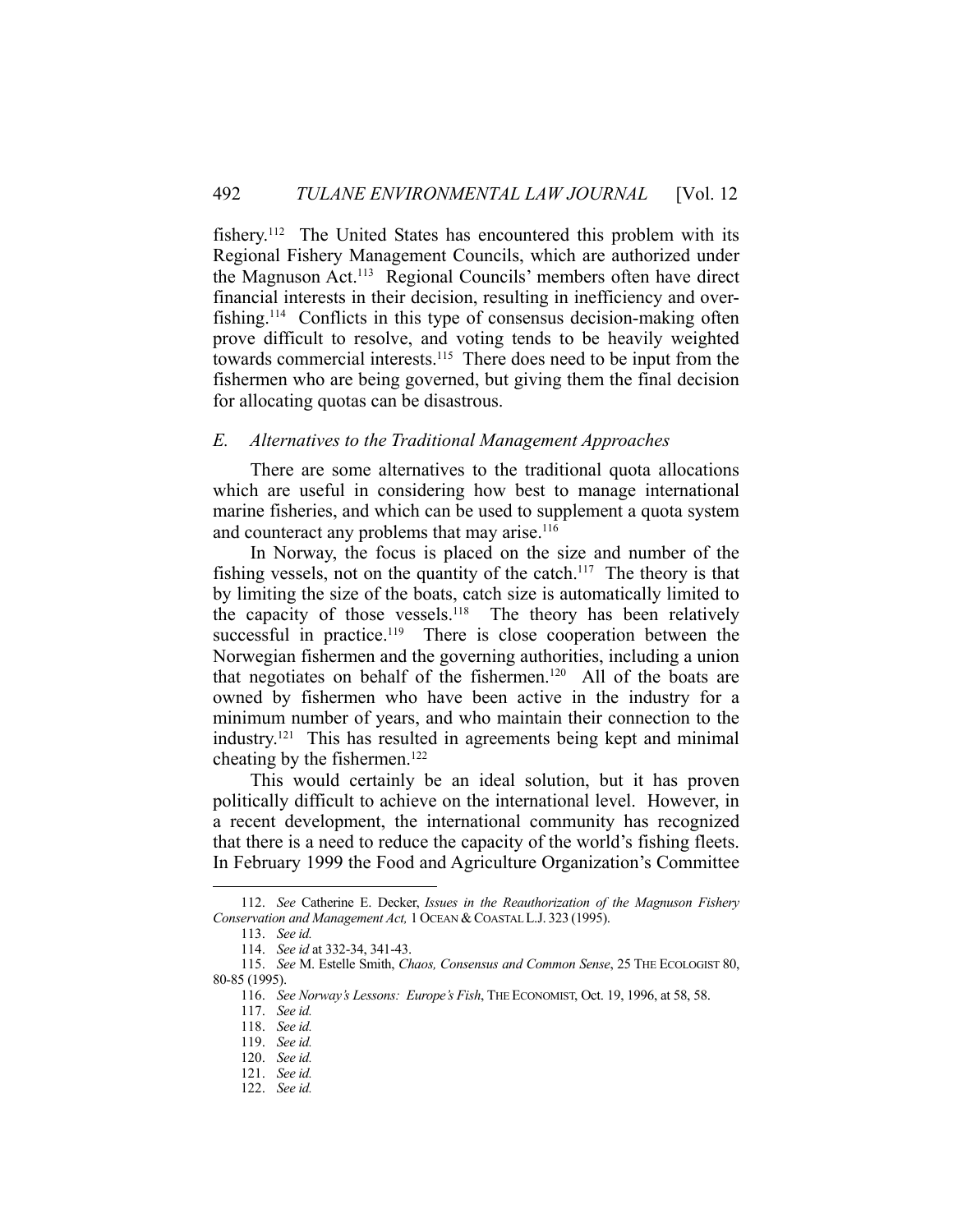on Fisheries adopted the International Plan of Action for the Management of Fishing Capacity.<sup>123</sup> This Plan of Action is a voluntary agreement among nations to limit, and ultimately reduce the capacity of fishing fleets.<sup>124</sup> It calls immediate action to be taken concerning fisheries that cross international boundaries and reiterates the need for global cooperation when addressing the problems of these types of fisheries.<sup>125</sup> This is the first major international step towards managing the capacity of fishing fleets, and there are still political barriers to effective implementation.<sup>126</sup> Although the agreement is non-binding, it is significant to note that virtually every fishing nation agreed to the plan.<sup>127</sup> This agreement is considered a major step towards the preservation of fish stocks, and is certainly a significant step in the international approach to fisheries management which has, until now, focused on placing limits on catch and restrictions on gear without addressing the problem of overcapacity.<sup>128</sup>

 Another alternative, that could be implemented easily in conjunction with any international system of management, is a system that creates areas where no fishing can occur.<sup>129</sup> These types of complete bans are currently in effect for less than one percent of the world's fisheries.<sup>130</sup> This approach is very effective in allowing a fishery that has collapsed to recover, and it could also be used to protect critical habitat such as spawning grounds.<sup>131</sup> The obvious advantage to "no-fish" zones is that they are relatively easy to enforce.<sup>132</sup> However, used alone, they would do little to curb overfishing because fishing may still take place outside of the zones' boundaries.

 <sup>123.</sup> *See* Food and Agriculture Organization, *FAO Fisheries Department International Plans of Action* (visited Apr. 12, 1999) <http://www.fao.org/fi/IPA/ipaee.htm>.

 <sup>124.</sup> *See* Food and Agriculture Organization, *FAO Fisheries Department, The International Plan of Action for the Management of Fishing Capacity* (visited Apr. 12, 1999) <http://www.fao.org/fi/IPA/capace.htm>.

 <sup>125.</sup> *See id.*

 <sup>126.</sup> *See* John R. Cushman, Jr*.*, *Fishing Nations, Worried About Supply, Will Trim Fleets*, N.Y.TIMES, Mar. 9, 1999, at A6.

 <sup>127.</sup> *See id.* 

 <sup>128.</sup> *See id.*

 <sup>129.</sup> *See* Nigel Williams, *Overfishing Disrupts Entire Ecosystems*, 279 SCIENCE 809, 809 (1998).

 <sup>130.</sup> *See id.* 

 <sup>131.</sup> *See* Karen F. Schmidt, *'No-Take' Zones Spark Fisheries Debate*, 277 SCIENCE 489, 489-90 (1997).

 <sup>132.</sup> *See id.*; *see also* Williams, *supra* note 129, at 809.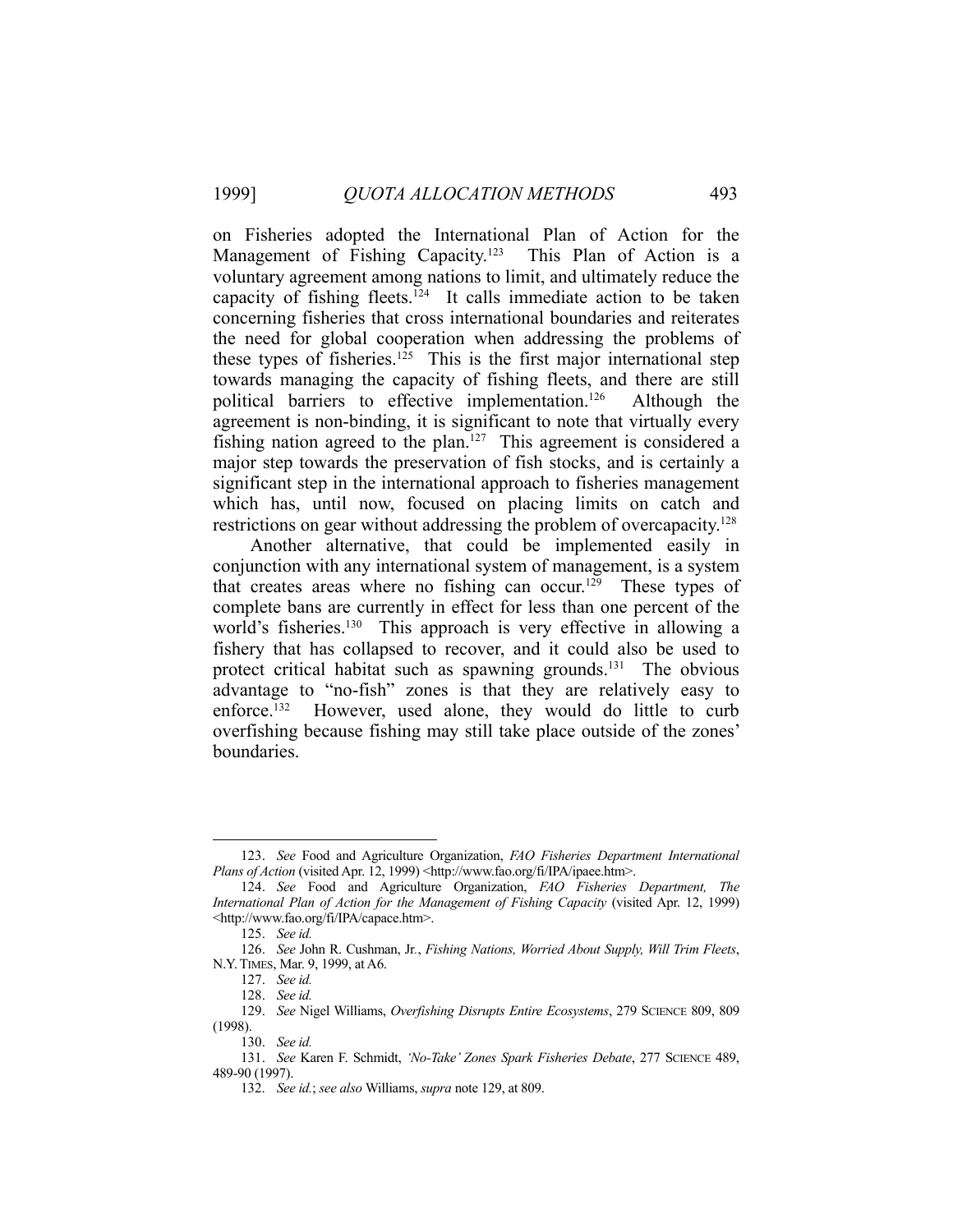## IV. ALLOCATION METHODS AND THEIR UTILITY IN THE FUTURE

 As is the case with everything international in scope, problems that arise when a single nation attempts something are only magnified when multiple countries try the same approach acting in concert. Ideally, we would live in a world where conservation of natural resources was the primary focus, not maximum exploitation. Adopting the UN Agreement would be a major step towards shifting that focus. Until the focus has, in fact, shifted completely away from maximum exploitation, a modified version of the ITQ approach, administered by regional management bodies and coordinated by the FAO, is the most promising way to reduce production and limit exploitation of fisheries to a truly sustainable level on an international scale. A system like the one utilized by the European Union would also suffice if all of the individual nations utilized an ITQ system. An ITQ system is the most likely to accomplish the maximization of global fishery production with the least harm to fish populations. But the system utilized must take into account all of the different pressures on the fishery, and not just the commercial pressure.

 The interests of subsistence fishermen would be best served by having a quota allocated to them that they can then use or sell. However, locating the fishermen for purposes of assigning such an allocation might be difficult, if not impossible in many regions. Alternatively, the regional or national management bodies could set aside a certain percentage of the TAC as being ear-marked for the subsistence fishermen. This would not give the fishermen any transferable right, but it would take into account their presence in the fishery.

 In order to protect the interests of smaller, traditional fishermen, the nations receiving the quotas or the regional management body, should make the necessary allocations to smaller fishermen in order to give them a chance at survival against the larger factory fleets.<sup>133</sup> After recognizing the interests and demands of recreational and subsistence fishermen by allocating quotas to them in one form or another, the remainder should be auctioned off. Other fishing fleets could buy them, or conservation groups could buy them and simply not use them. To accomplish this goal, it is imperative that once the quotas are set, they do not hinge on continued use. National governments, or the regional management bodies could also purchase them as an alternative to reducing the TAC.'

 <sup>133.</sup> *See* Runolfsson, *supra* note 54.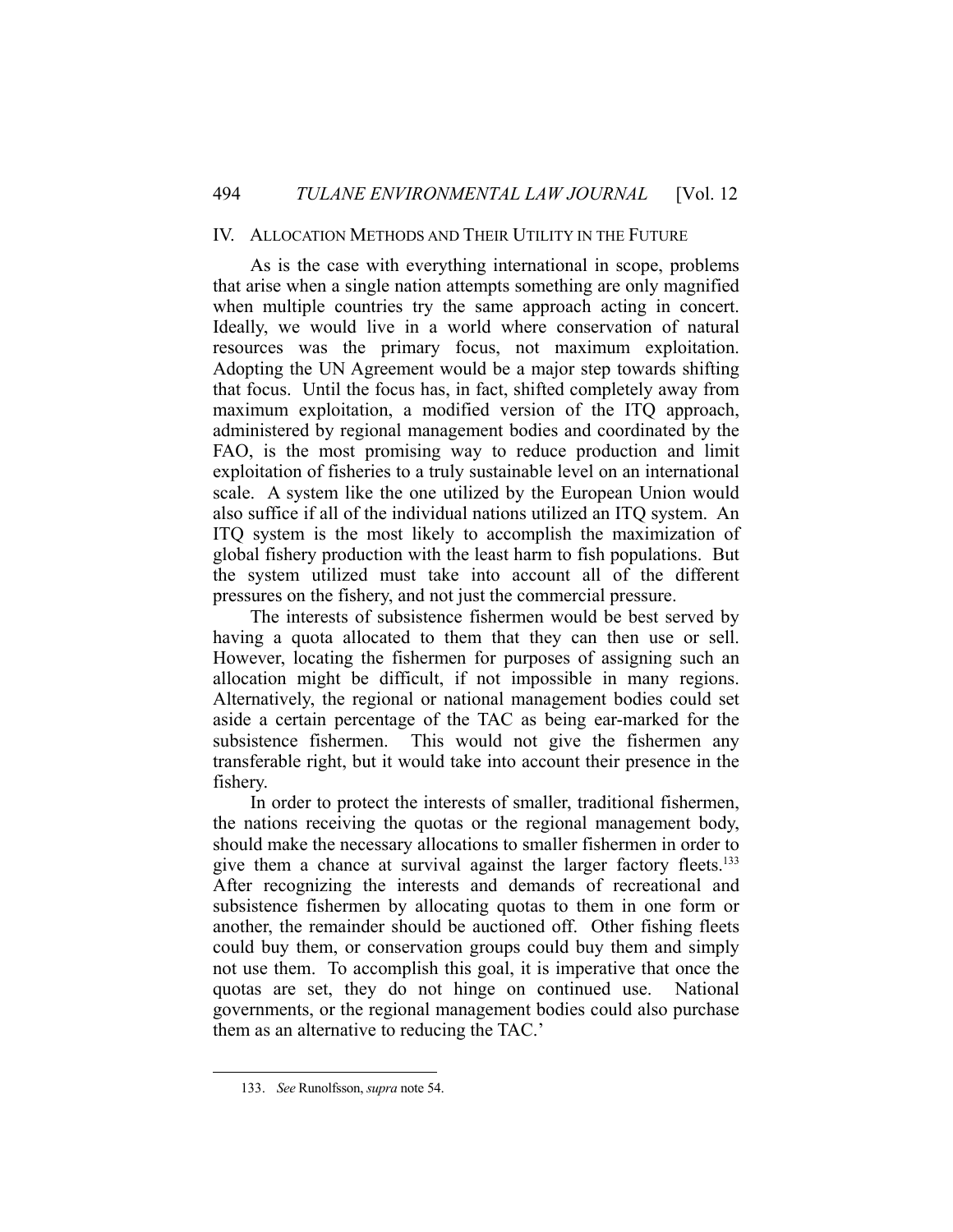Many of the criticisms of the ITQ system are really concerns regarding privatization of the world's fisheries.<sup>134</sup> Permanent privatization may not be the best approach, especially in light of the shifting structure of international law in this area. Instead, long-term privatization similar to a long-term lease, or an indefinite, but revocable, allocation would create similar benefits without the risk of becoming locked into this approach should a better solution present itself in the future.

 In addition, the international community should take a lesson from Norway and, along with continuing efforts to reduce the world's fishing capacity (perhaps by moving toward a binding agreement modeled after the Plan of Action recently adopted), limit the types of vessels that can hold quotas. One method of accomplishing this would be to cap the total quota allocation one individual or company may hold at a level below that of the large factory trawlers. In addition, there is a need for no-fishing zones, at the very minimum in areas of particularly sensitive habitat. These zones could be implemented by international agreement or by the regional management bodies under the UN Agreement for critical habitat wherever it exists, and enforced either by the nation that has jurisdiction over the area or by the international community as a whole.

#### V. CONCLUSION

 The issue of how to allocate international stocks of fish is really a question of how to allocate an extremely scarce resource. The issue is magnified in the international setting because of the political weight of nations and disagreements among them. The method used to allocate quotas is only one piece in a much bigger puzzle, but it is an issue that must be resolved if our marine ecosystems, and the resources in them, are to survive. It does not have to be an all or nothing approach. In fact, a hybridization of the different approaches may prove to be a better solution than any one method utilized by itself. As with most things in international law, a great deal can and must be accomplished through compromise.

 The international community as a whole must come to grips with the issue of international fish allocation and find a way to settle it peacefully, with an eye on conserving the resource, not just exploiting it to its maximum potential. Furthermore, we must not be afraid to implement unpopular measures such as bans and TAC reductions.

 <sup>134.</sup> *See id*.